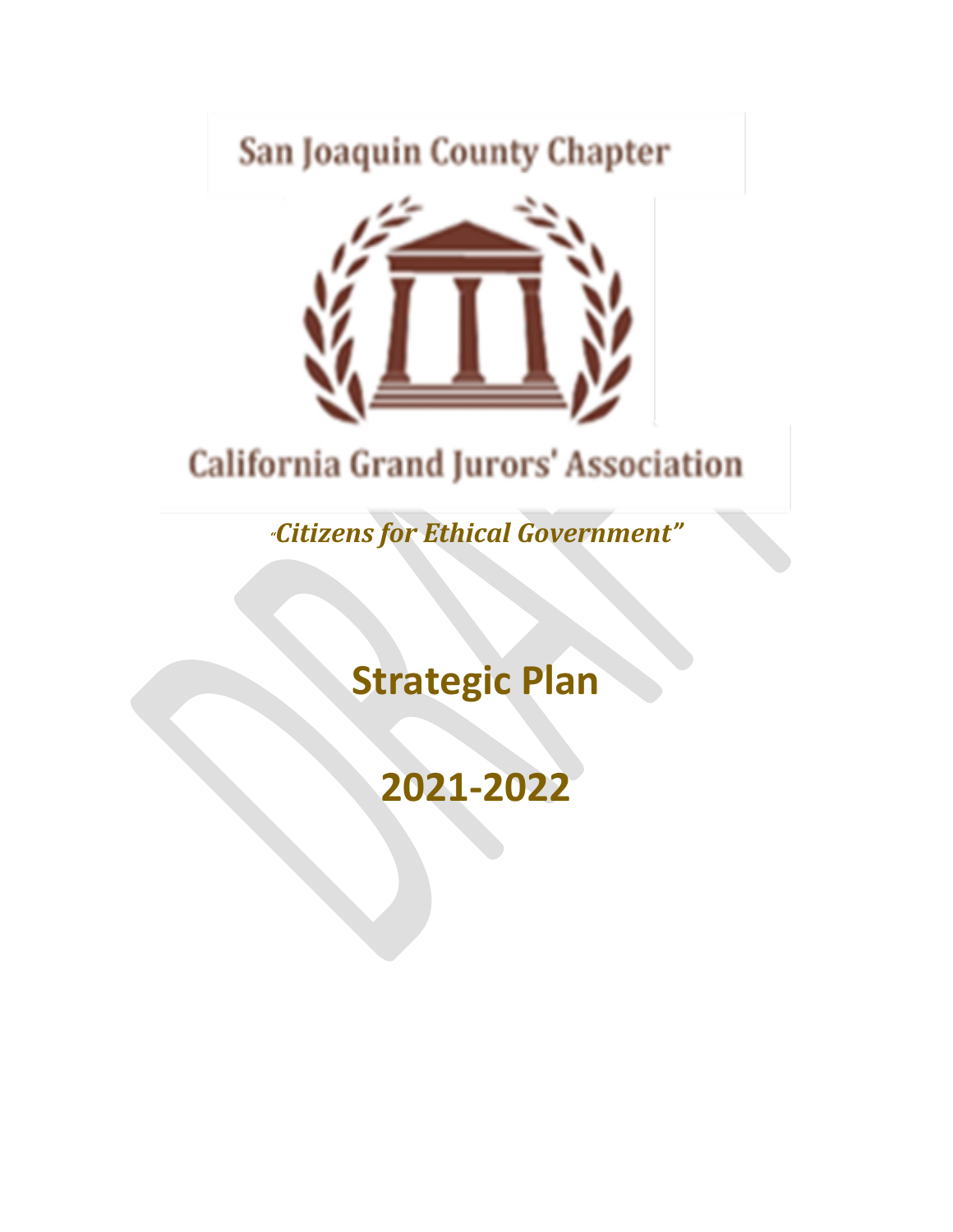## **MISSION STATEMENT**

A Voice for Accountability in Government in Support of the Civil Grand Jury through Advocacy, Education and Communication

## **PURPOSE**

The purpose of the San Joaquin County Chapter of the California Grand Jurors' Association is to tell the story of the Civil Grand Jury and to support the efforts of each year's Civil Grand Jury.

| <b>Training - Education</b>             |                                       |
|-----------------------------------------|---------------------------------------|
| <b>Objective</b>                        | <b>Actions Required</b>               |
| To assist the Court in the orientation, | 1). Appoint or re-affirm a Committee  |
| training, and development of newly      | Chair                                 |
| appointed Grand Jury Members            | 2). Solicit Committee Membership      |
|                                         | 3). Conduct Train the Trainer Classes |
|                                         | 4). Coordinate Training-Orientation   |
|                                         | needs with the Court and CGJA         |
|                                         | 5). Conduct Training-Orientation of   |
|                                         | new Grand Jury Members as             |
|                                         | requested                             |

| <b>Community Outreach</b>                                                                                                                                                                                                                                                                                                                                     |                                                                                                                                                                                                                                                                                                                                                                                                                                                                                        |
|---------------------------------------------------------------------------------------------------------------------------------------------------------------------------------------------------------------------------------------------------------------------------------------------------------------------------------------------------------------|----------------------------------------------------------------------------------------------------------------------------------------------------------------------------------------------------------------------------------------------------------------------------------------------------------------------------------------------------------------------------------------------------------------------------------------------------------------------------------------|
| <b>Objective</b>                                                                                                                                                                                                                                                                                                                                              | <b>Actions Required</b>                                                                                                                                                                                                                                                                                                                                                                                                                                                                |
| To provide the public with<br>informational and educational<br>material and activities on the San<br>Joaquin County grand jury system<br>that will help increase public<br>awareness of the valuable role the<br>grand jury plays in our democratic<br>system of government, and further to<br>solicit interested parties to serve on<br>the Civil Grand Jury | 1). Appoint or re-affirm a Committee<br>Chair<br>2). Solicit Committee Membership<br>3). Develop Speakers Panel<br>4). Prepare updated PowerPoint and<br>other printed material for use during<br>Community Outreach activities<br>5). Provide Training to Speakers Panel<br>participants<br>6). Offer Speakers to Community<br>groups, i.e., Rotary, Kiwana's etc.<br>7) Refresh all Social Media platforms<br>currently in use by the Chapter, i.e.,<br>Website, Facebook Page, etc. |